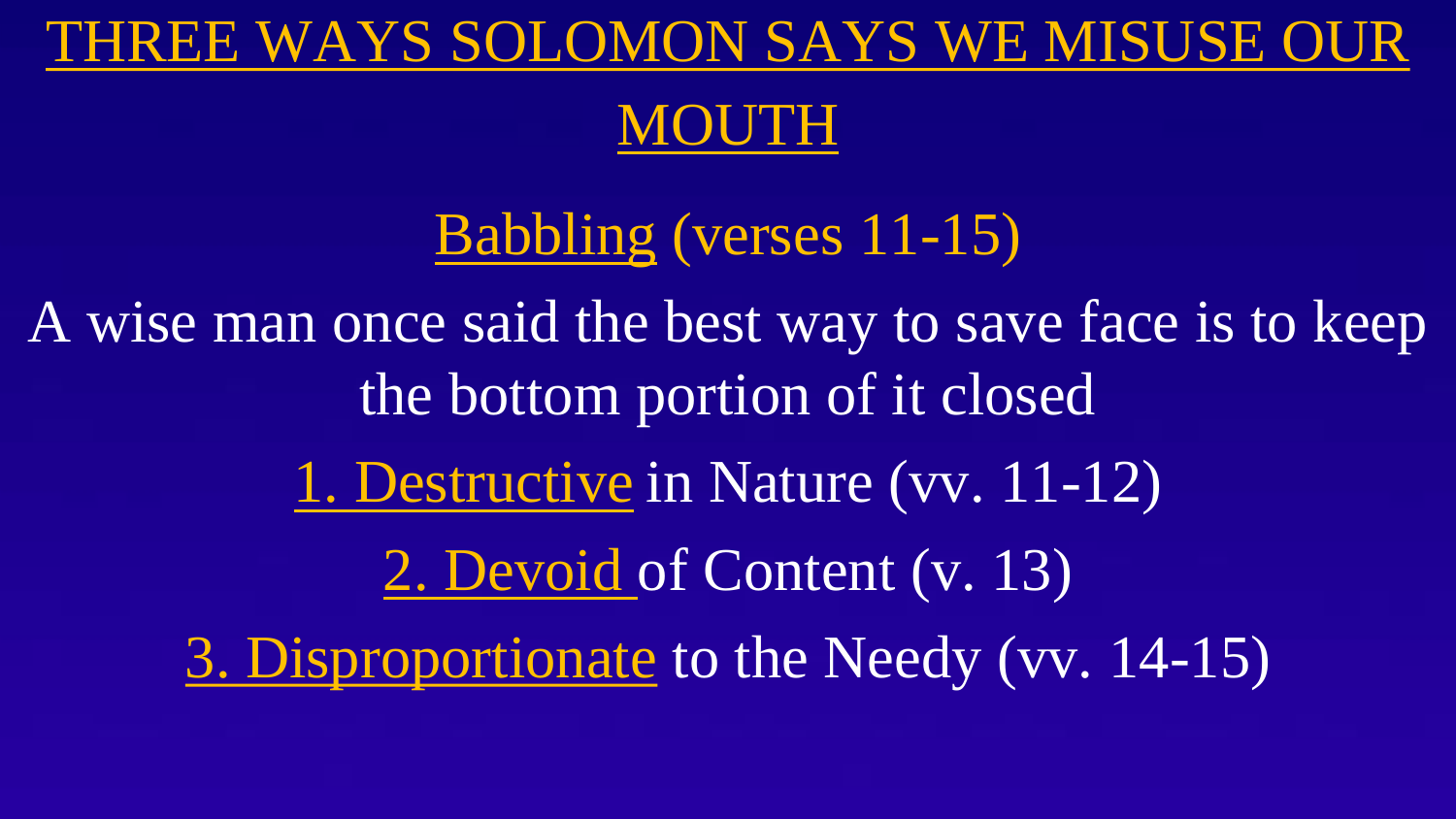I. Indulging (vv. 16-19) Too Much Time Too Many Resources **Francis Schaeffer "The Rise and Decline of Western Civilization"**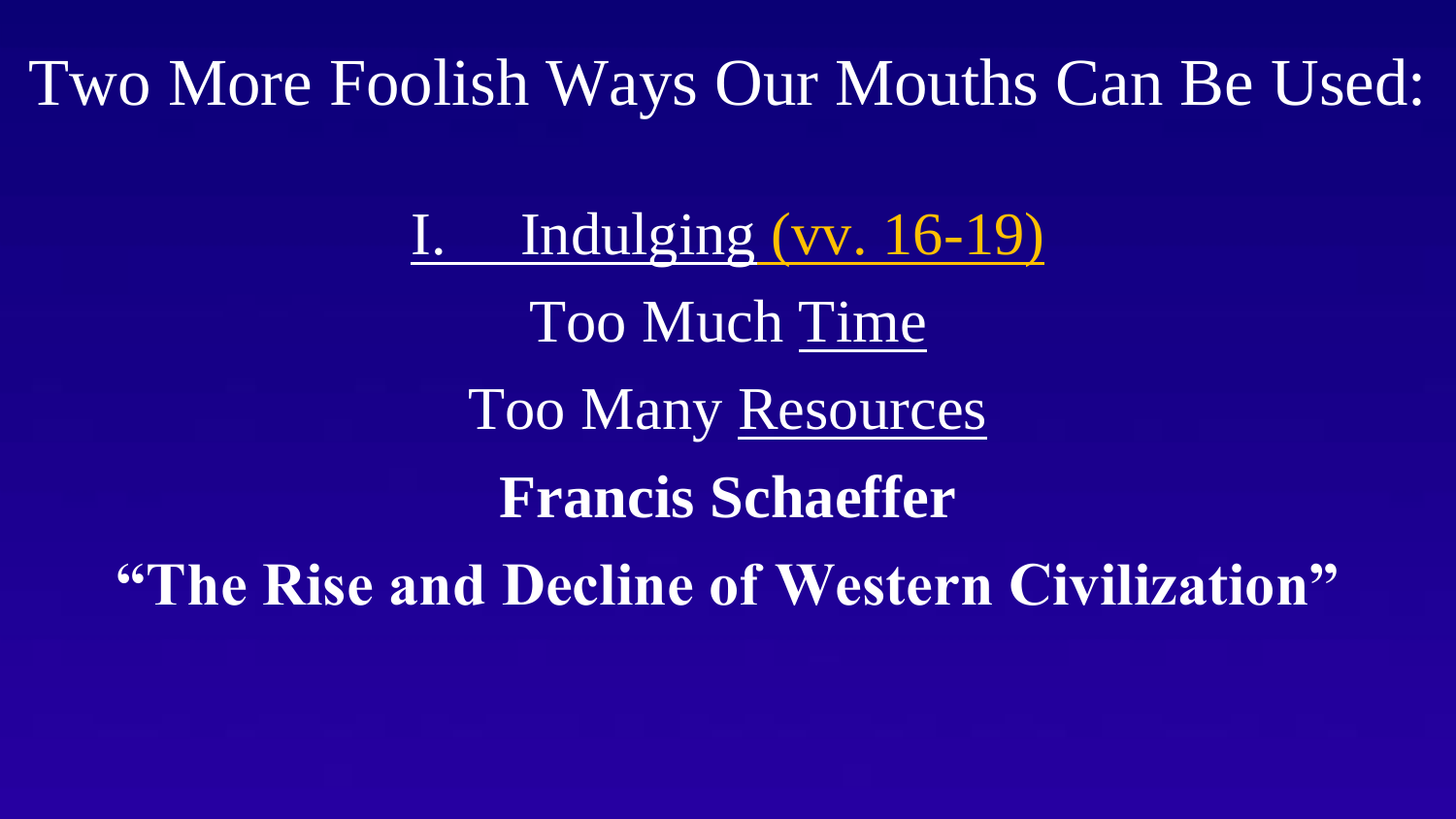"Rome did not fall because of external forces such as the invasion of the barbarians Rome had no sufficient inward base And Rome gradually became a ruin Did you notice that word gradually? Starts with abundance-immorality-apathy-corrupt government"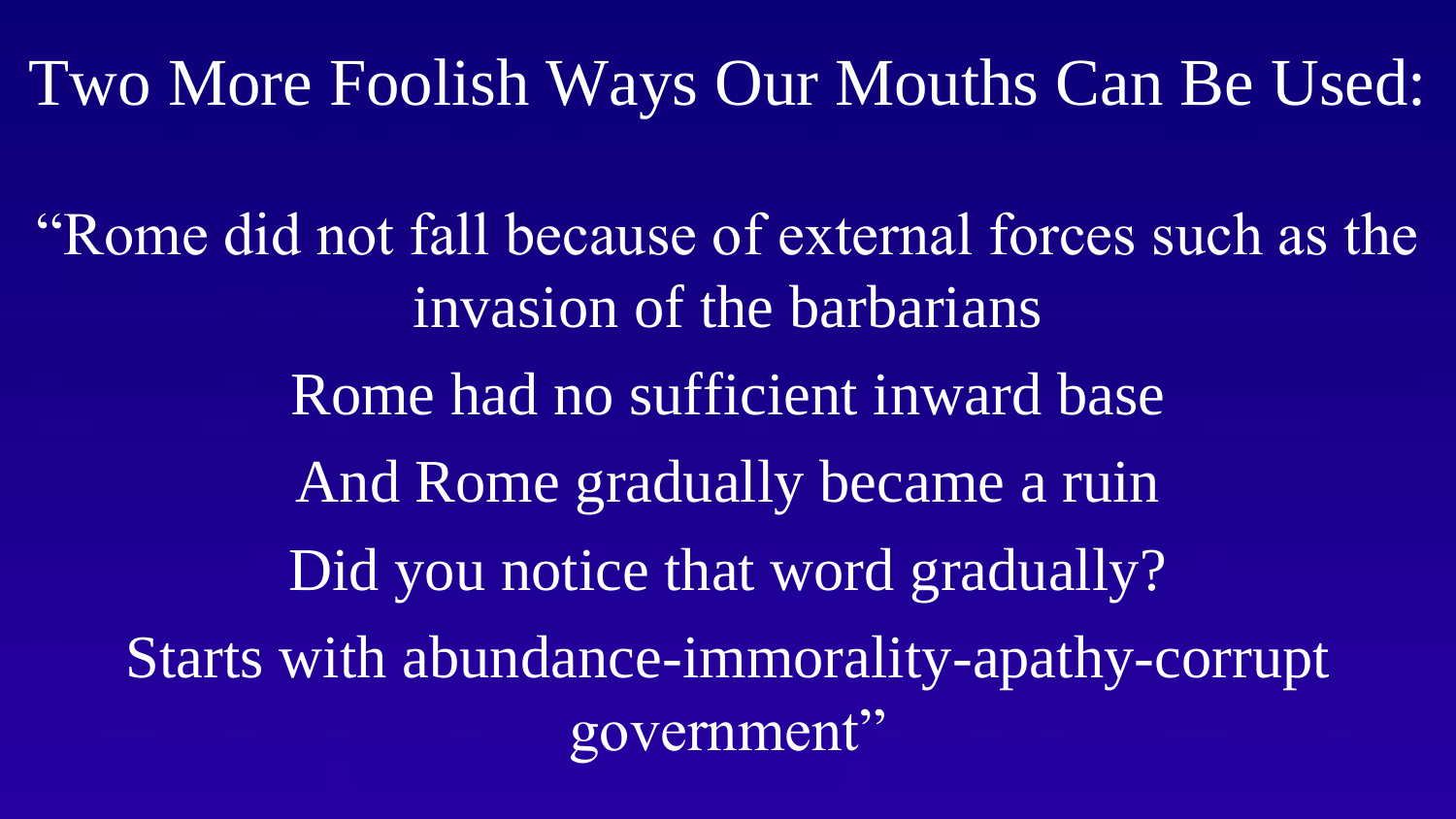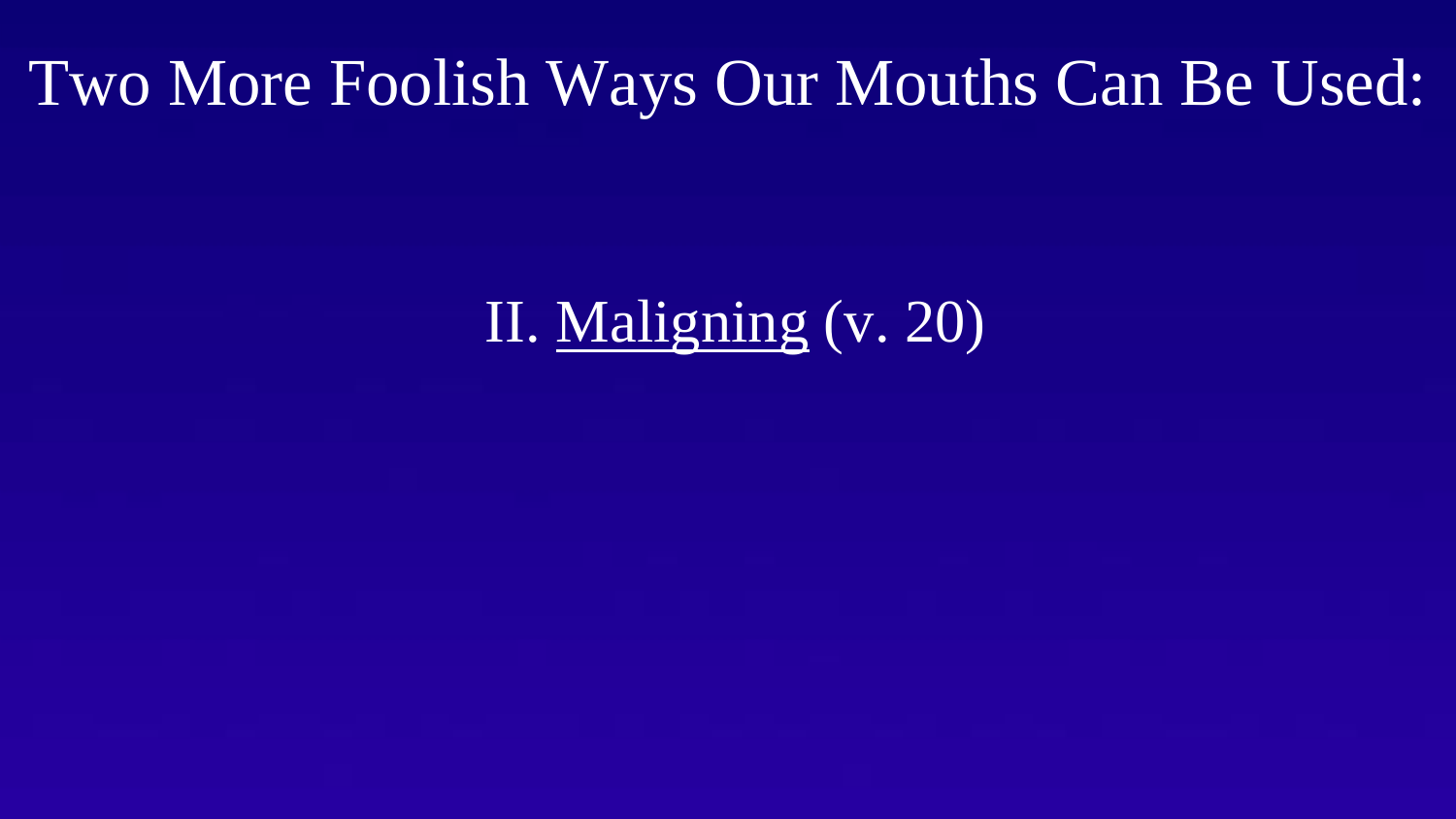Six Things God Hates Proverbs 6:

These six things the Lord hates, Yes, seven are an abomination to ]Him: vs.17 A proud look, A lying tongue, Hands that shed innocent blood,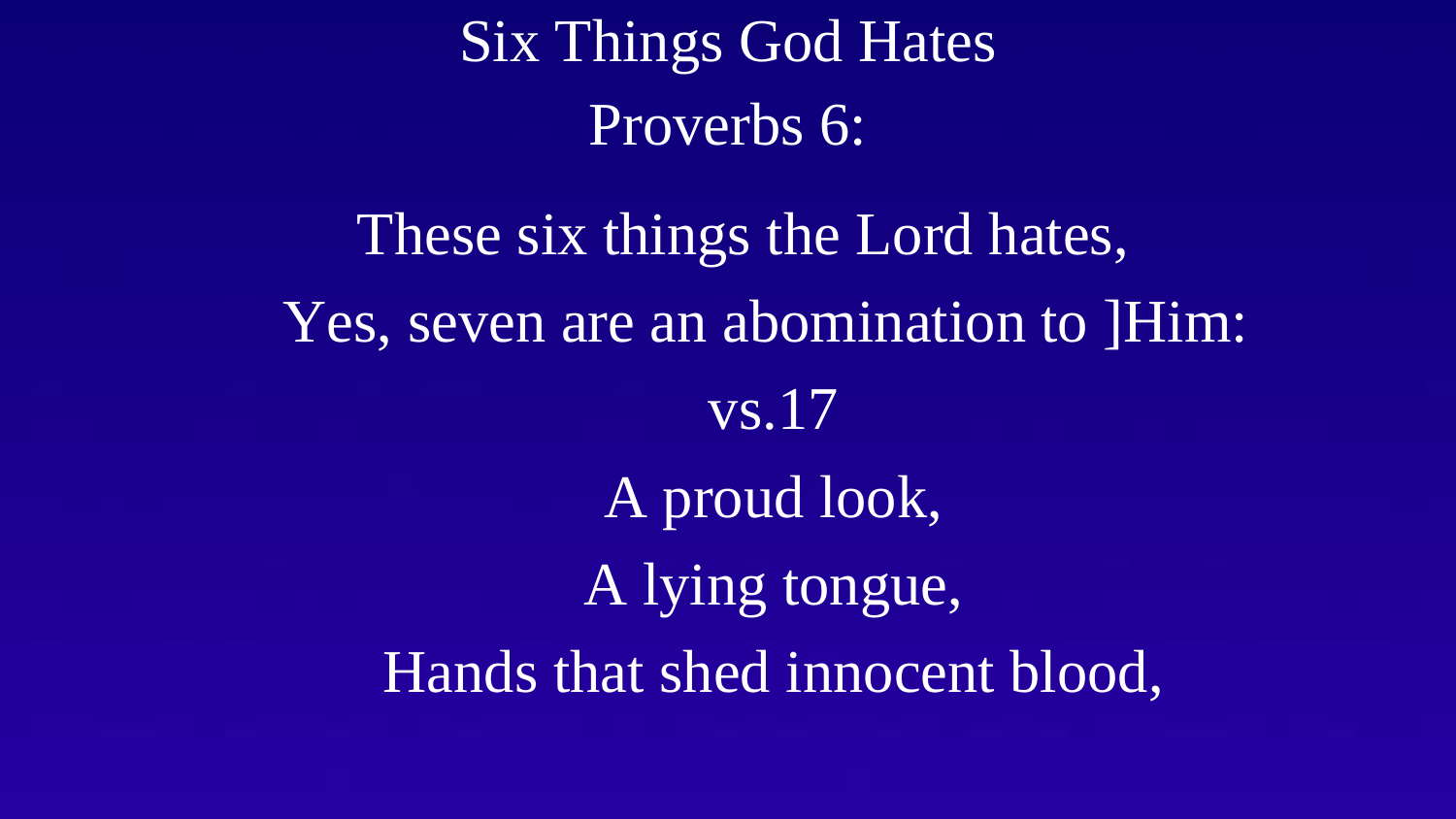Six Things God Hates Proverbs 6:

#### vs.18

A heart that devises wicked plans, Feet that are swift in running to evil, vs.19

A false witness who speaks lies, And one who sows discord among brethren.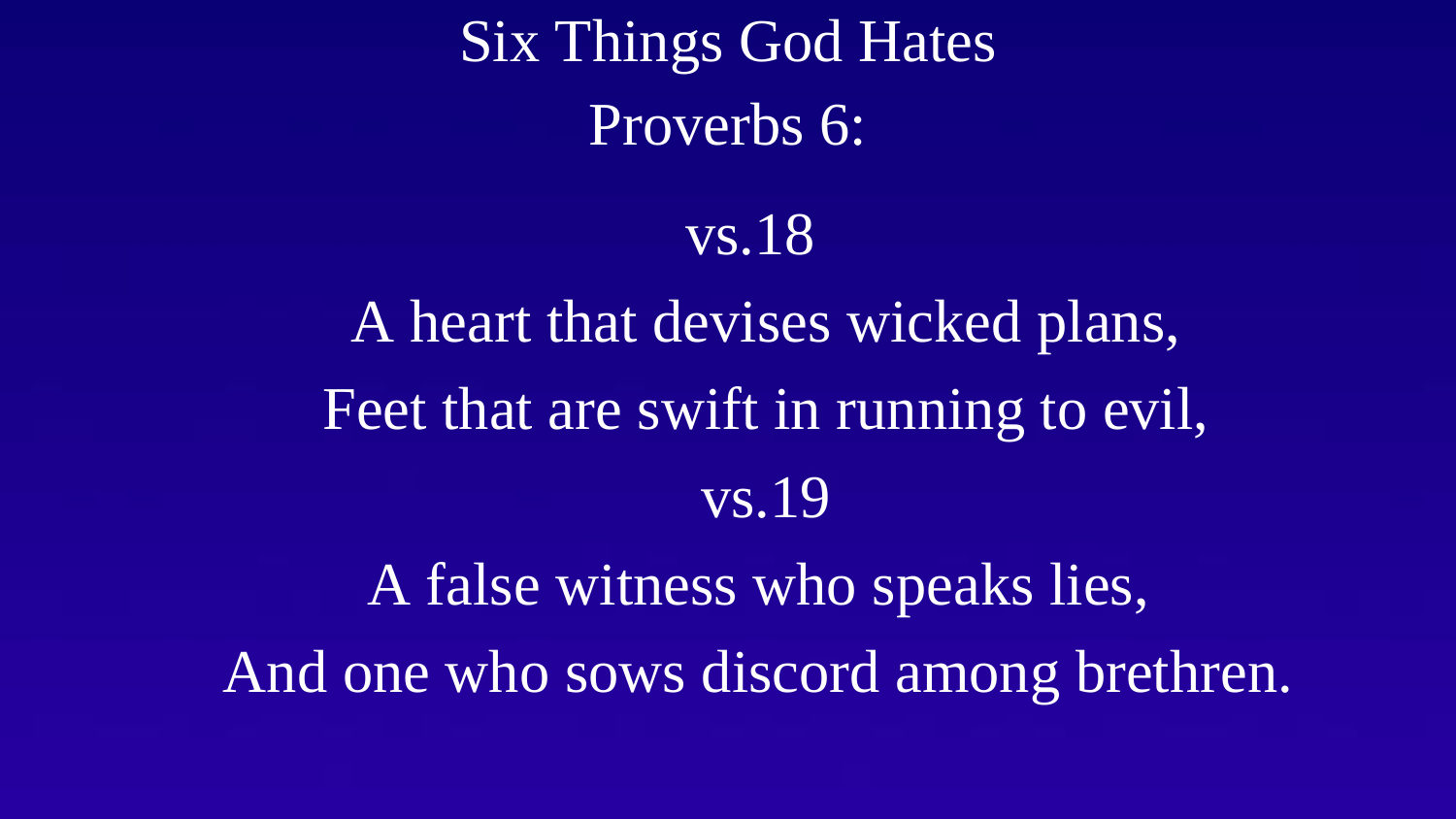# **a. Inwardly b. Vocally**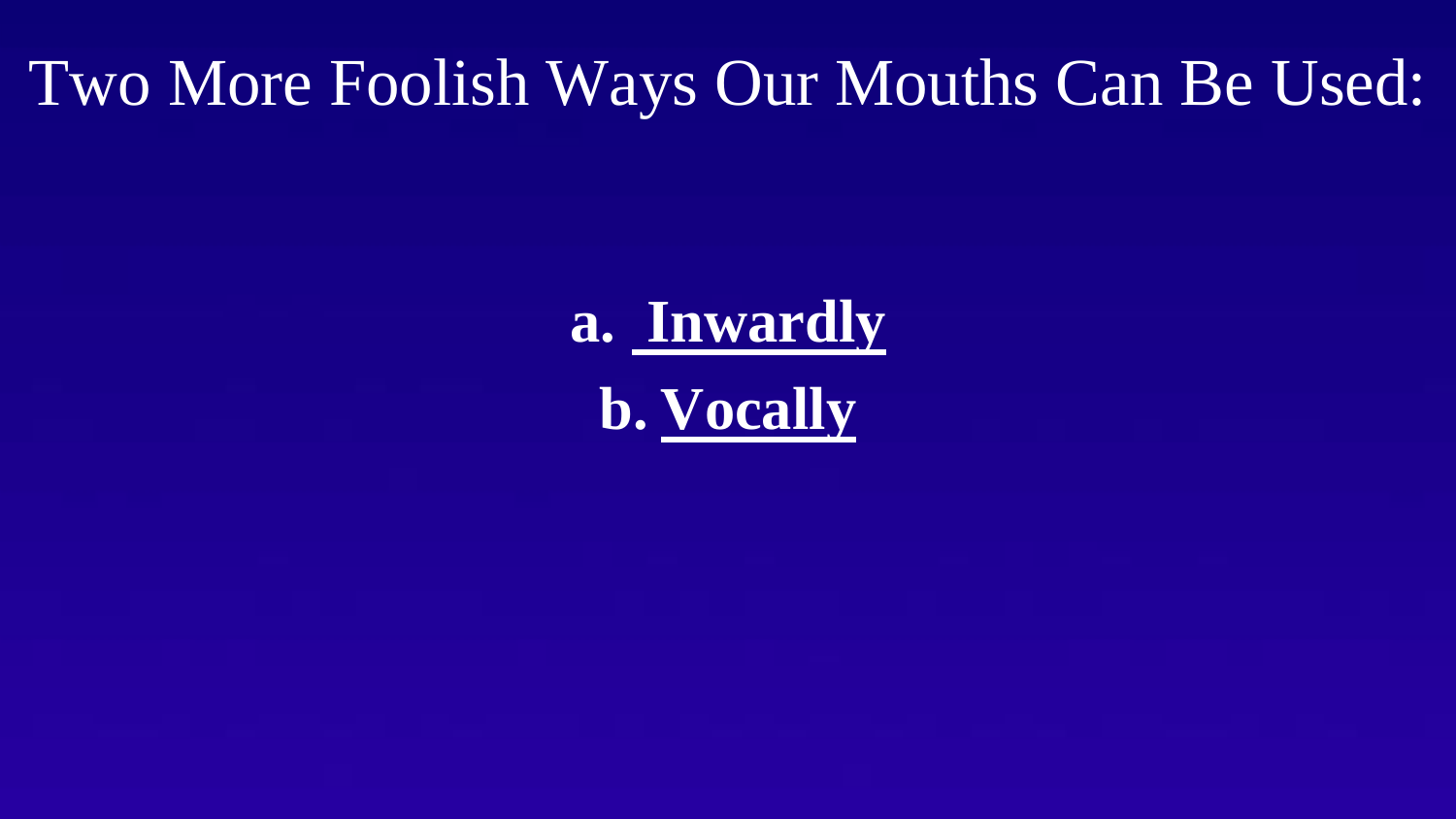Five Questions to Ask Someone Who Has a Desire to Sow Discord

> 1.Why are you telling me this? 2. Where did you get your information? 3. Have you gone directly to those involved? 4. Have you personally checked this out-do you know this is true? 5. Can I quote you on that?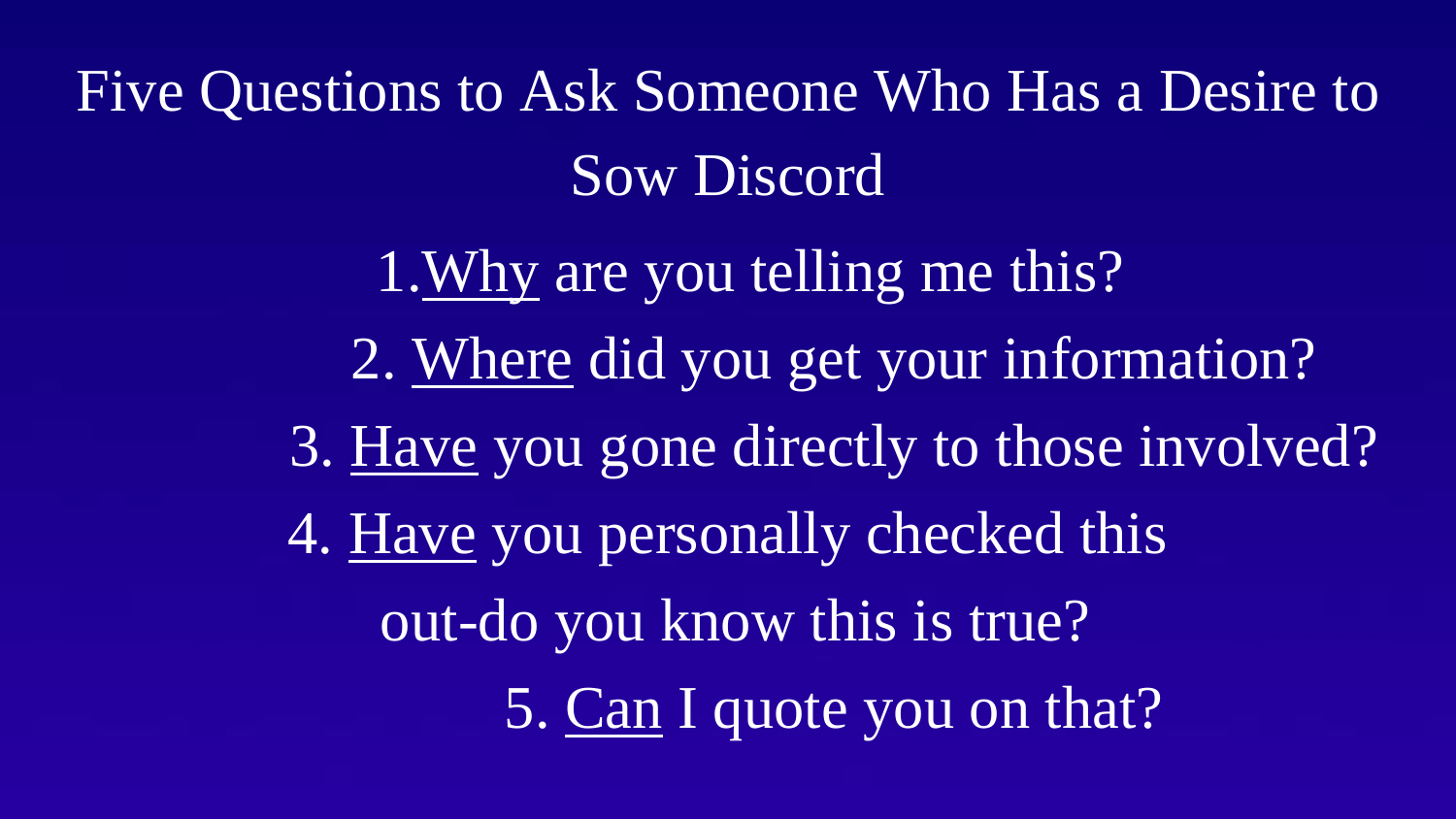#### Romans 12:1

Now I beseech you, brethren, mark them which cause divisions and offences contrary to the doctrine which ye have learned; and avoid them.